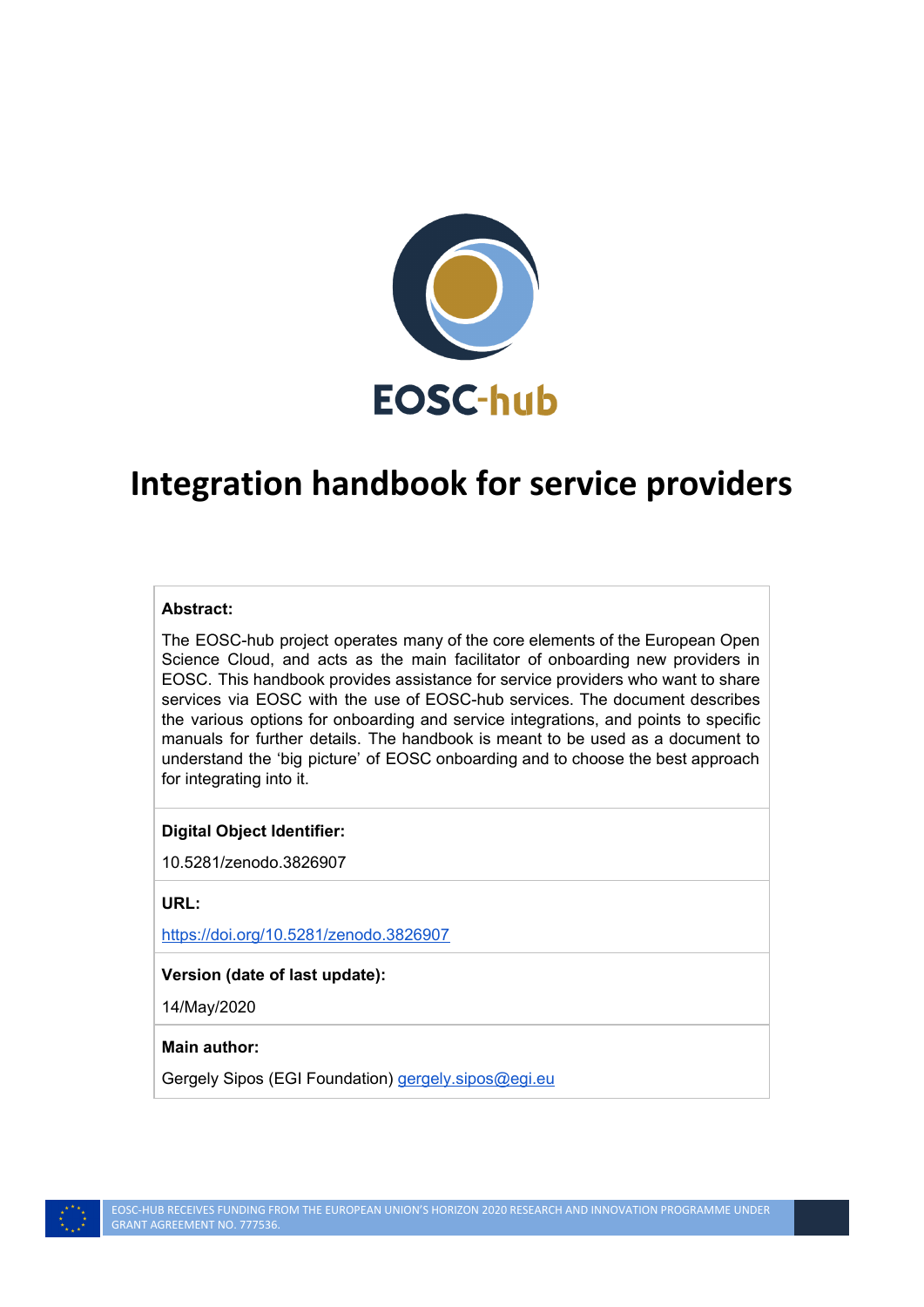#### **COPYRIGHT NOTICE**



This work by Parties of the EOSC-hub Consortium is licensed under a Creative Commons Attribution 4.0 International License [\(http://creativecommons.org/licenses/by/4.0/](http://creativecommons.org/licenses/by/4.0/)). The EOSC-hub project is co-funded by the European Union Horizon 2020 programme under grant number 777536.

#### **TERMINOLOGY**

<https://wiki.eosc-hub.eu/display/EOSC/EOSC-hub+Glossary>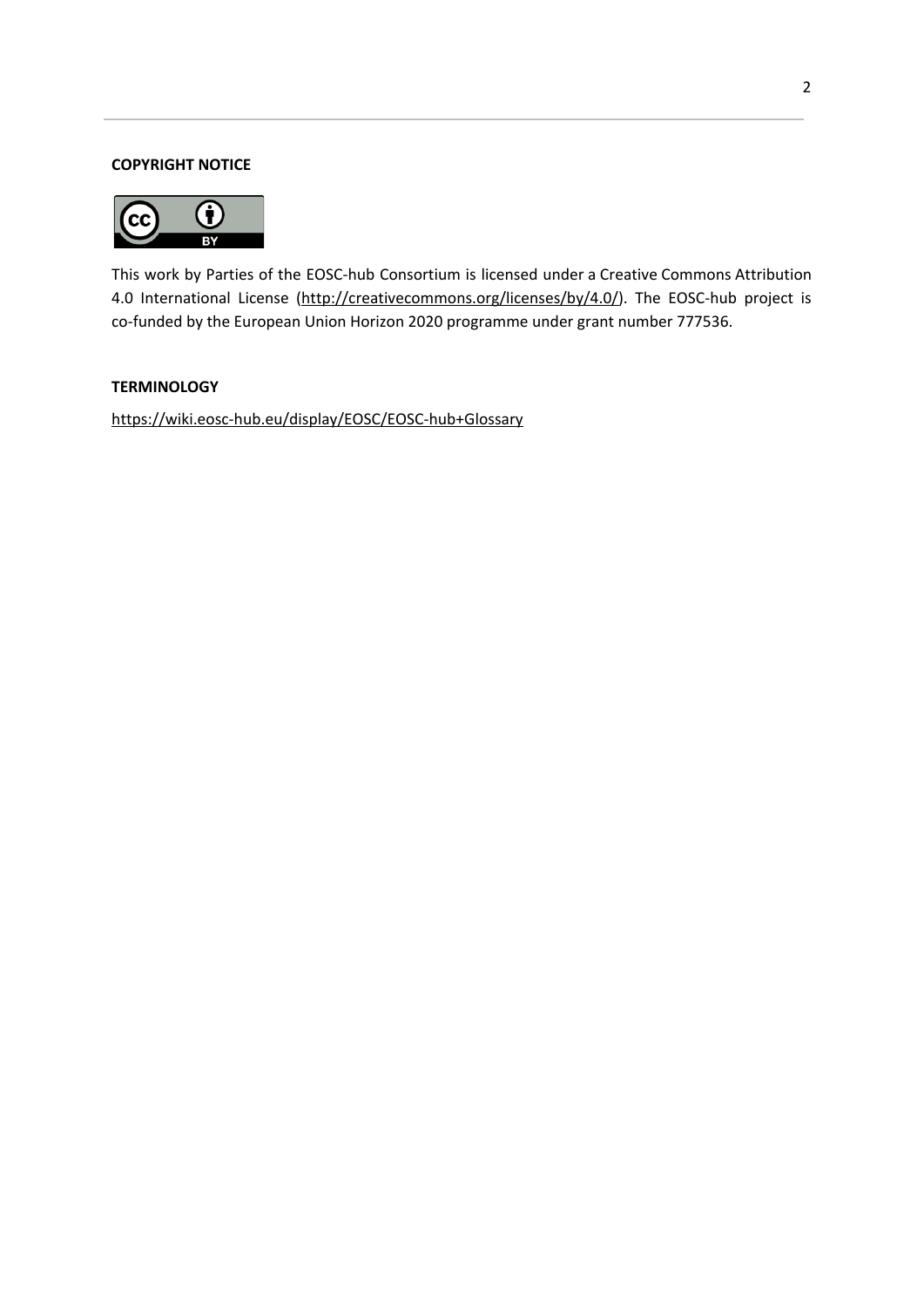# **Contents**

| 1. Introduction                                            | 4                       |
|------------------------------------------------------------|-------------------------|
| 2. Registering in the EOSC Portal                          | 6                       |
| 3. Integrating with federation services                    | $\overline{\mathbf{z}}$ |
| 3.1 Federated user authentication                          | $\overline{7}$          |
| What is it                                                 | 7                       |
| Why to use it                                              | 8                       |
| How to integrate with it                                   | 8                       |
| Where to ask assistance                                    | 8                       |
| 3.2 Availability and reliability monitoring                | 8                       |
| What is it                                                 | 8                       |
| Why to use it                                              | 9                       |
| How to integrate with it                                   | 9                       |
| Where to ask assistance                                    | 9                       |
| 3.3 Usage accounting                                       | 9                       |
| What is it                                                 | 9                       |
| Why to use it                                              | 10                      |
| How to integrate with it                                   | 10                      |
| Where to ask assistance                                    | 11                      |
| 3.4 Helpdesk                                               | 11                      |
| What is it                                                 | 11                      |
| Why to use it                                              | 12                      |
| How to integrate with it                                   | 12                      |
| Where to ask assistance                                    | 12                      |
| 4. Managing research data                                  | 12                      |
| 5. Alignment with the service management system            | 14                      |
| 5.1 Introduction to the EOSC-hub Service Management System | 14                      |
| 5.2 Participation as a service provider                    | 16                      |
| 5.3 Where to ask assistance                                | 16                      |
| 6. Future outlook                                          | 17                      |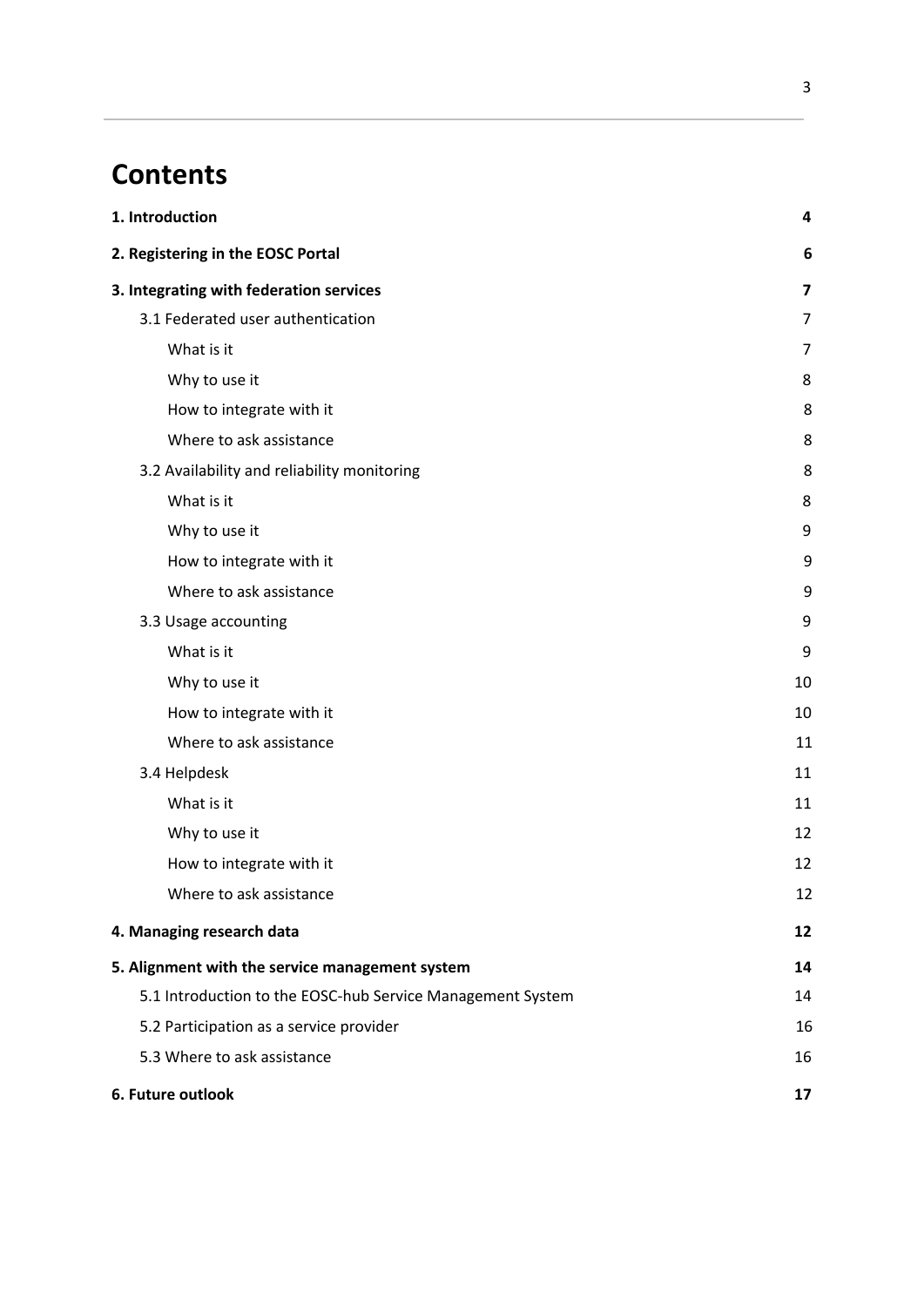## <span id="page-3-0"></span>**1. Introduction**

Over the past years, numerous policy makers from around the world have articulated a clear and consistent vision of global Open Science as a driver for enabling a new paradigm of transparent, data-driven science as well as accelerating innovation. In Europe, this vision is being realised through an ambitious programme under the heading of the European Open Science Cloud (EOSC). The EOSC initiative has been proposed in 2016 by the European Commission as part of the European Cloud Initiative to build a competitive data and knowledge economy in Europe.

The EOSC will offer 1.7 million European researchers and 70 million professionals in science, technology, the humanities and social sciences a virtual environment with open and seamless services for storage, management, analysis and re-use of research data, across borders and scientific disciplines by federating existing scientific data infrastructures, currently dispersed across disciplines and the EU Member States.

The European Commission is providing financial support to implement the EOSC by means of projects under the EU Framework Programme for Research and Innovation (Horizon 2020). The number of Horizon 2020 projects contributing to EOSC reached over 40 by 2020<sup>1</sup>.

EOSC-hub is one of the EOSC contributing Horizon 2020 projects. EOSC-hub plays a central role in the EOSC landscape: It established and runs the central services of EOSC, such as the EOSC Portal, a user Authentication and Authorization system, or a 'service onboarding' team - just to name a few. EOSC-hub produced 9 Key Exploitable Results<sup>2</sup>.

EOSC-hub started in 2018 for 3 years to bring together multiple service providers to create "the Hub", a single contact point for European researchers and innovators to discover, access, use and reuse a broad spectrum of resources for advanced data-driven research. This Hub grew into the initial version of EOSC in 2018, with the official opening of the EOSC Portal<sup>3</sup> in November 2018.

EOSC-hub contributes to EOSC in 4 main areas:

- 1. Delivering services that form the core elements of EOSC and act as 'the glue' that enable the sharing and access of services in EOSC. (e.g. Portal, Authentication-authorisation)
- 2. Delivering generic services (such as compute, storage, data management) and scientific discipline specific thematic services via the EOSC portal.
- 3. Providing a service management system for EOSC, i.e. processes and procedures that define how to plan, deliver, operate and control services in the Hub.
- 4. Simplification of the EOSC landscape for the users by, for example, working with providers on harmonised user policies and licenses.

This document is focussing on topic 1, but gives a perspective of the other areas too from the perspective of institutes who wish to offer services in EOSC.

<sup>1</sup> EOSC Projects: <https://eosc-portal.eu/about/eosc-projects>

<sup>2</sup> EOSC-hub Key Exploitable Results: <https://www.eosc-hub.eu/eosc-hub-key-exploitable-results/>

<sup>&</sup>lt;sup>3</sup> EOSC Portal: <https://eosc-portal.eu/>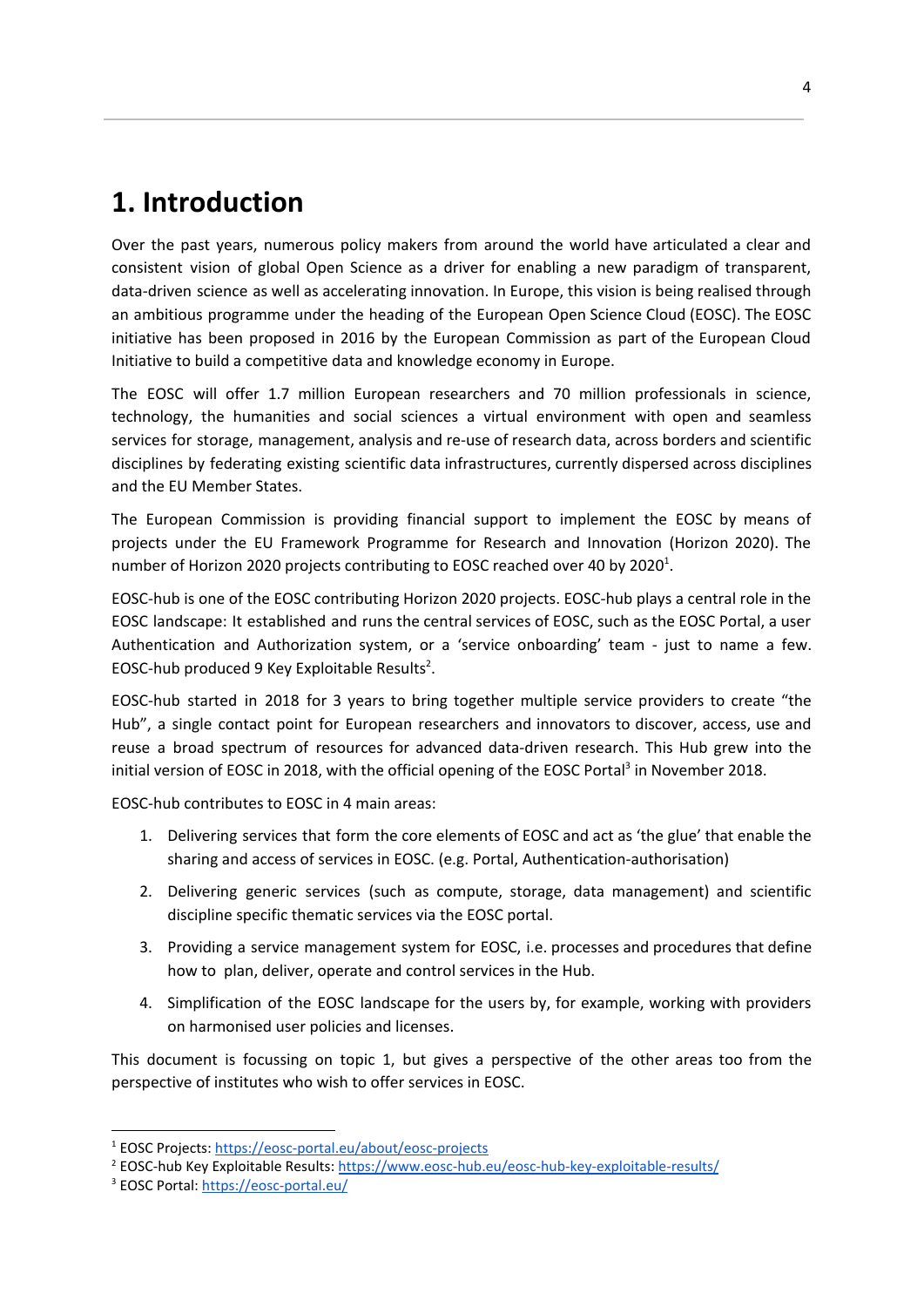- In section 2 the document details the minimum criteria of becoming a provider in EOSC, i.e. onboarding a service in the EOSC Portal.
- In section 3 we provide an overview of other elements of the Hub that you may want to integrate with to improve the feature set your service can offer to EOSC users.
- In section 4 we provide an overview of generic services that EOSC-hub offers for the management, handling and processing of (big) research data. Your service can be enhanced with these.
- In section 5 we provide an overview of the EOSC service management system and how it can help you to become a more professional service provider, better meeting your customers' and users' needs.
- Section 6 provides an outlook beyond EOSC-hub, with an overview of the initiatives and activities that will sustain and further develop the EOSC-hub services for the long term in EOSC.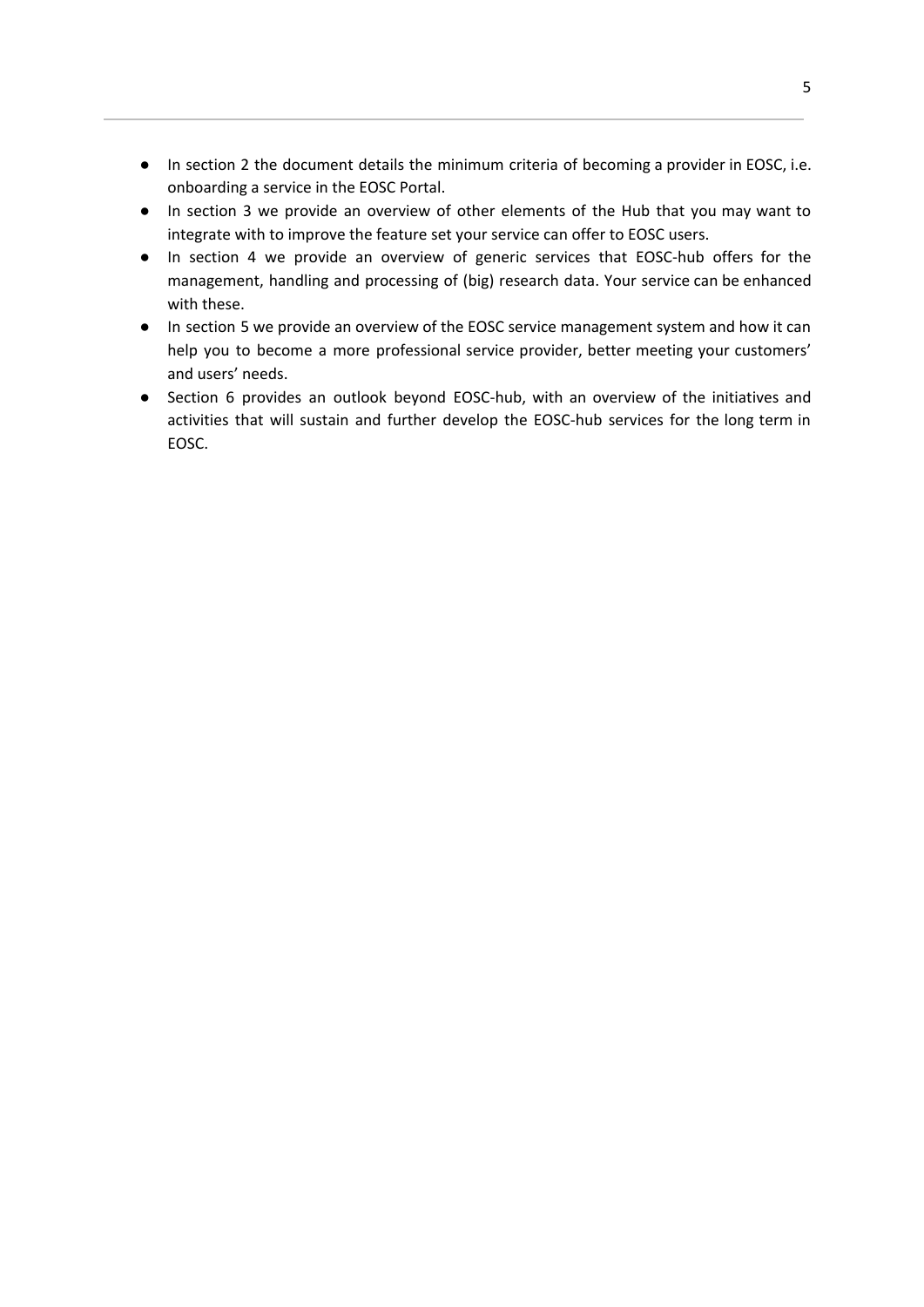## <span id="page-5-0"></span>**2. Registering in the EOSC Portal**

EOSC services can be accessed by users via the EOSC Portal<sup>4</sup>. Any service that wish to be present in the EOSC Service Portfolio need to apply for inclusion in the Portal via a dedicated form<sup>5</sup>. This application form gathers initial information about the service, reasons for wanting to become an EOSC provider, access conditions and provider contacts.

The information is initially reviewed before a Service Description Template (SDT) is created for the requester to fill it in. The SDT covers more detailed information which enables the service onboarding team to determine that the service fulfils all requirements of the 'Rules of Participation' in addition to information needed to populate the EOSC Service Portfolio entry corresponding to the new service. The SDT is a longer form, covering areas such as detailed description of the service, licenses, helpdesk contact, accessibility $6$ , etc. The onboarding team also provides customisable templates for some of the items, e.g. for 'acceptable use policy'. These templates can help providers fill any gaps they are currently missing from a complete service description.

At the time of writing, there are the following fundamental requirements<sup>7</sup> for a service to be onboarded in EOSC:

- 1. The service falls within the remit of the EOSC activities, i.e. it brings value to users and facilitates them to implement Open Science.
- 2. It is either an online service (e.g. a web application portal, a web service) or a 'human' service, such as training and consultancy. (plain datasets and software artefacts should not be directly onboarded to EOSC. There are other ways<sup>8</sup> to do that.)
- 3. The service is mature, reaching 'Technology Readiness Level 7 (TRL7)'<sup>9</sup>. TRL7 services are 'System prototype demonstration in operational environment', practically meaning that they have been already used by early adopter scientists.
- 4. The compulsory fields of the service description template are filled during onboarding.

The submitted information is reviewed for suitability by the onboarding team, then a draft, hidden page is setup about the service within the EOSC Portal. This draft is sent back to the submitter for

A few additional considerations are listed at <https://wiki.eosc-hub.eu/display/EOSC/Criteria+for+possible+inclusion+in+the+EOSC+Service+Portfolio>

<sup>9</sup> Technology readiness levels defined by the European Commission:

<sup>4</sup> <https://eosc-portal.eu/>

<sup>&</sup>lt;sup>5</sup> Application form for new service providers: <https://eosc-portal.eu/for-providers>

<sup>&</sup>lt;sup>6</sup> Some services are available through the EOSC Portal publicly, without any login. Other services require the user to login (for traceability purposes). Yet other services require access requests from the users which are then evaluated against service-specific eligibility criteria.

<sup>&</sup>lt;sup>8</sup> Plain datasets should be deposited in data repositories that are already registered in EOSC. Data repositories can be found in the 'Sharing and Discovery' and in the 'Data management' sections of the EOSC Portal. Software should be deposited in software repositories that are already registered in EOSC. Software repositories can be found in the 'Sharing and Discovery' sections of the EOSC Portal.

[https://ec.europa.eu/research/participants/data/ref/h2020/wp/2014\\_2015/annexes/h2020-wp1415-annex-g](https://ec.europa.eu/research/participants/data/ref/h2020/wp/2014_2015/annexes/h2020-wp1415-annex-g-trl_en.pdf)[trl\\_en.pdf](https://ec.europa.eu/research/participants/data/ref/h2020/wp/2014_2015/annexes/h2020-wp1415-annex-g-trl_en.pdf)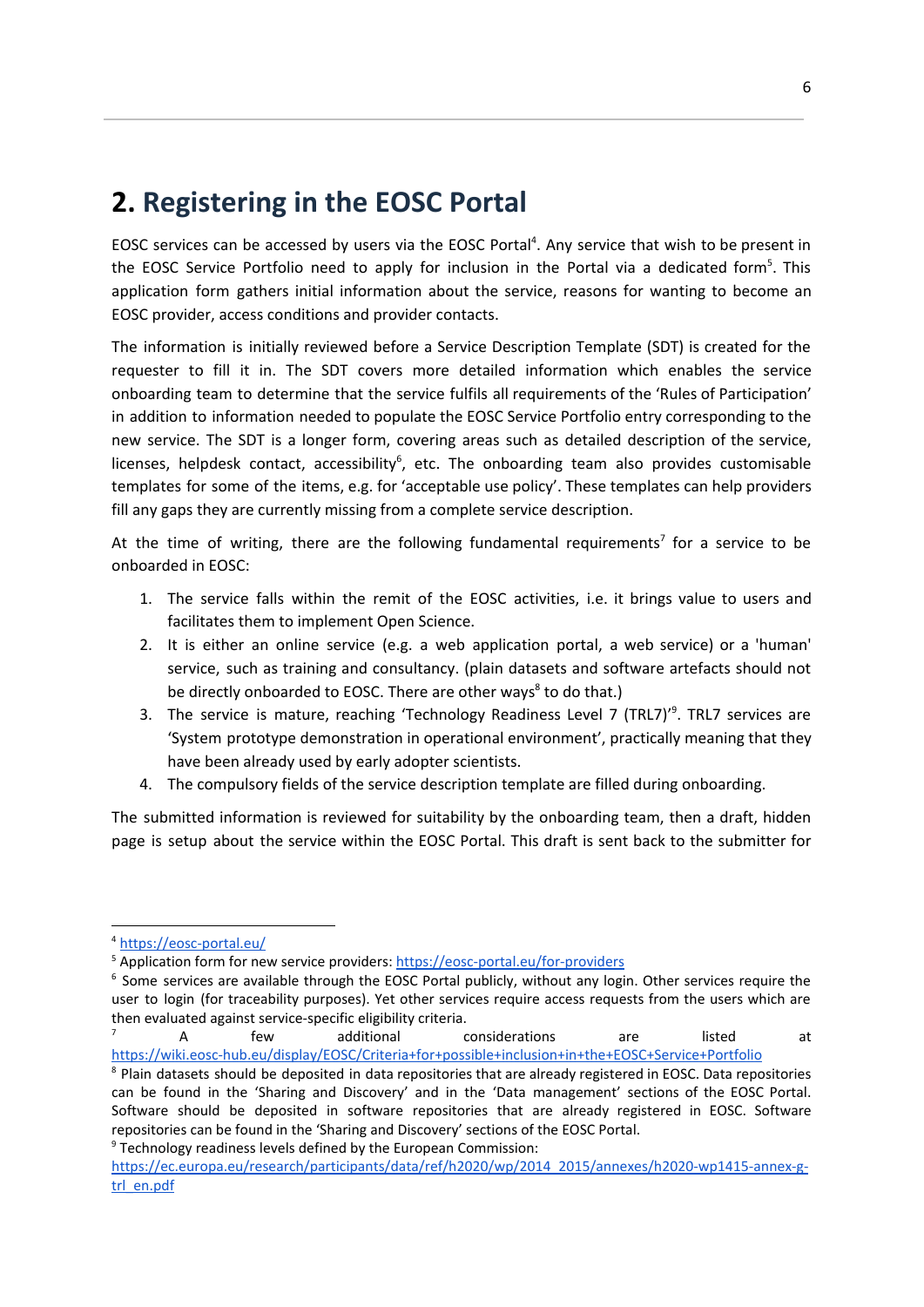final validation. After successful validation the service entry is made public and accessible in the EOSC Portal and Marketplace<sup>10</sup>.

Reaching the published status with the service entry in the EOSC Portal and Marketplace is the minimum level of EOSC integration. This level ensures that the service meets minimum requirements, it is visible, properly described and accessible for new users. If the service requires users to apply for access, then such requests will be submitted via the EOSC Marketplace, then forwarded to the service provider who can evaluate and respond to the requests.

Additional integration options also exist besides the portal registration that was discussed so far. Those additional integrations are optional, but they can bring further added value to providers and the users. These additional integration options are described in Section 3, 4, and 5.

## <span id="page-6-0"></span>**3. Integrating with federation services**

EOSC-hub offers a set of services that help service providers enhance their services from the operational perspective. The services can, for example, simplify how users access the service federated authentication, improve service reliability, provide details on capacity consumption by users, or simplify user interaction via a helpdesk. This section provides an overview of these services, using the same structure for each.

### <span id="page-6-1"></span>3.1 Federated user authentication

#### <span id="page-6-2"></span>**What is it**

The EOSC-hub Authentication and Authorisation Infrastructure (AAI) enables seamless, authenticated access to services and research data in EOSC. The EOSC-hub AAI enables service providers to control access to their services from users holding identities (usernames and passwords) from a very broad set of academic, community or social Identity Providers<sup>11</sup> (IdPs). The EOSC-hub AAI brings together these IdPs, the EOSC-hub service providers (SPs) and intermediary identity management proxies into a single, interoperable infrastructure. The EOSc-hub AAI builds on open technologies including SAML 2.0, OpenID Connect, OAuth 2.0 and X.509v3 to offer a flexible framework for access management. The EOSC-hub AAI comprises different, compatible endpoint services, namely B2ACCESS, Check-in, eduTEAMS and INDIGO-IAM that service providers are free to choose from depending on their preference of technology or provider. The infrastructure also includes Perun, a component that can be used for managing users' access rights to the services, and a set of Token Translation Services to translate between different protocols or technologies when passing identities and user roles to services.

<sup>&</sup>lt;sup>10</sup> The EOSC Portal is the landing page for users ( $\frac{https://eosc-porta1.eu/)}{https://eosc-porta1.eu/)}$ . The Marketplace is accessible via the 'Services & Resources' subsection of the portal and provides interfaces to inspect, access service entries, or to submit access requests to services.

<sup>&</sup>lt;sup>11</sup> Supported IdPs include those that are part of the eduGAIN federation, ORCID, Google, Facebook, LinkedIn and others.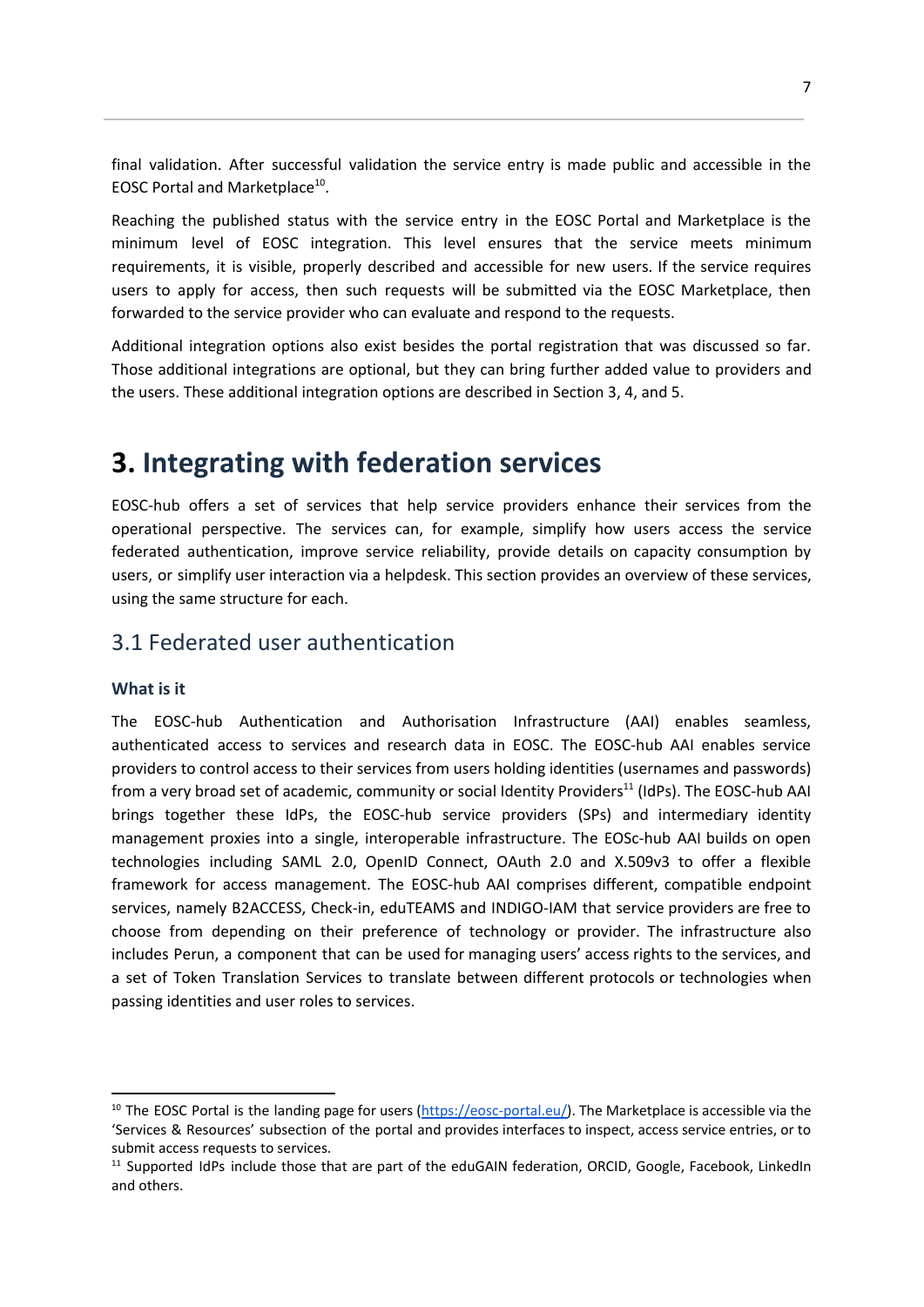#### <span id="page-7-0"></span>**Why to use it**

If Your service or dataset requires authenticated access, or if you want to track usage at the level of individual users, then the EOSC-hub AAI offers a simple way for user authentication and authorisation. The AAI enables users to get from the EOSC Portal into your service with a single identity, which they already hold from their university, institute or preferred social network. The EOSC-hub AAI can recognise this identity and pass you a trusted token to enable access for the service you offer.

#### <span id="page-7-1"></span>**How to integrate with it**

As a resource provider you have several endpoints in the EOSC-hub AAI to integrate with:

- B2ACCESS
- Check-in
- eduTEAMS
- INDIGO-IAM
- Perun
- **WaTTS**
- **MasterPortal**
- RCauth.eu

Full documentation is available at

<https://confluence.egi.eu/display/EOSC/Authentication+and+Authorization+Infrastructure+-+AAI>

#### <span id="page-7-2"></span>**Where to ask assistance**

Open a ticket in the EOSC-hub Helpdesk [\(https://helpdesk.eosc-hub.eu/\)](https://helpdesk.eosc-hub.eu/).

## <span id="page-7-3"></span>3.2 Availability and reliability monitoring

#### <span id="page-7-4"></span>**What is it**

Monitoring is the key service needed to gain insights into an infrastructure. It needs to be continuous and on-demand to quickly detect, correlate, and analyze data for a fast reaction to anomalous behavior. The challenge of this type of monitoring is how to quickly identify and correlate problems before they affect end-users and ultimately the productivity of their organizations. The features of a monitoring system are monitoring of services, reporting availability and reliability, visualization of the services status, providing dashboard interfaces and sending real-time alerts. Management teams, administrators, service owners can monitor the availability and reliability of the services from a high level view down to individual system metrics and monitor the conformance of multiple SLAs.

EOSC-hub provides a service monitoring service based on the ARGO system. This ARGO Service collects status results from one or more monitoring engine(es) and delivers status results and/or monthly availability (A) and reliability (R) results of distributed services. Both status results and A/R metrics are presented through a Web UI, with the ability for a user to drill-down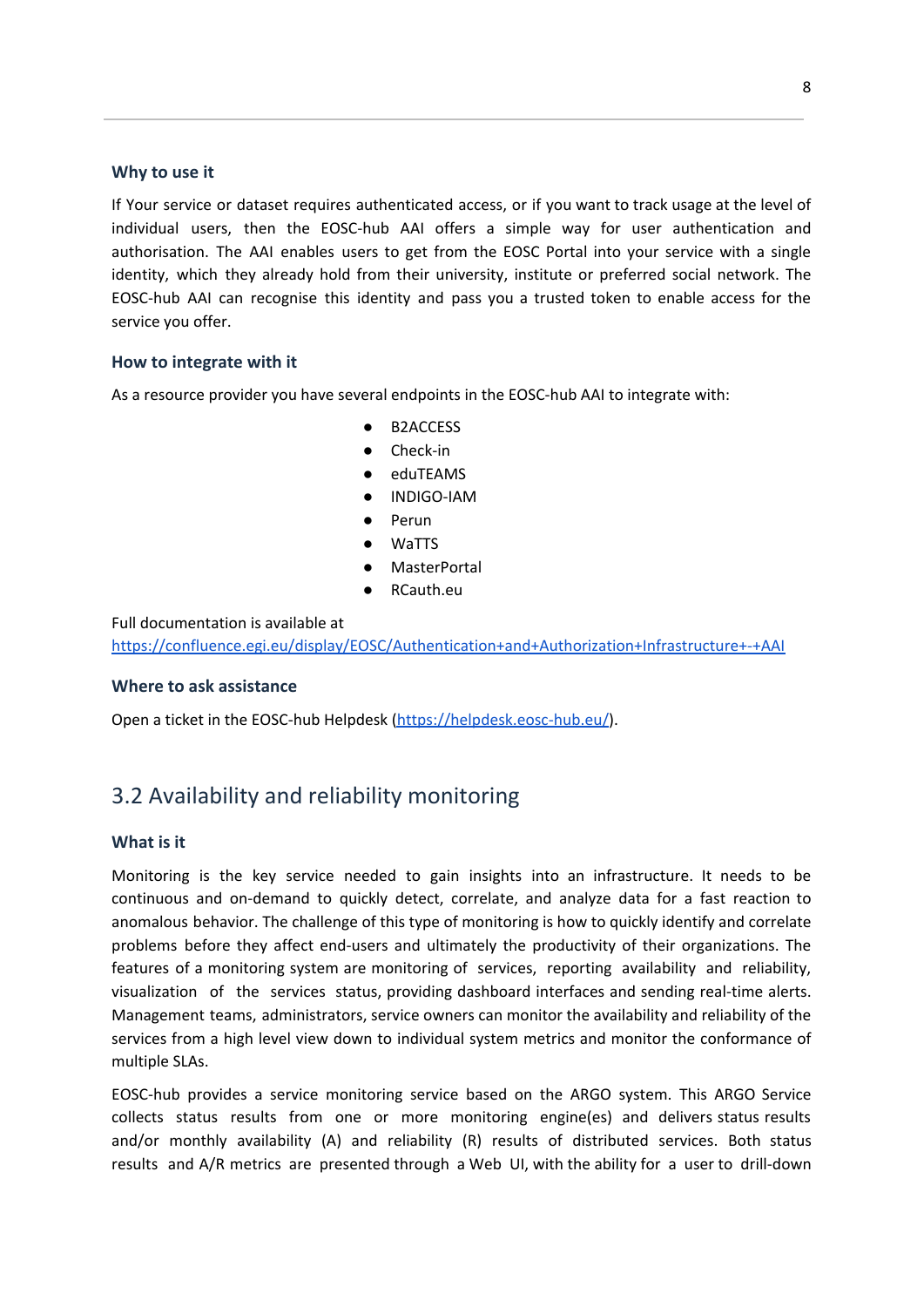from the availability of a site to individual services, to individual test results that contributed to the computed figure. Argo is capable also to send notifications to the service admins in case of a failure/warning on one of the services monitored.

#### <span id="page-8-0"></span>**Why to use it**

ARGO Service Monitoring keeps an eye on the performance of IT services and quickly detects issues and helps the providers resolve them. The service is provided by EGI, based on ten years' experience of monitoring distributed e-infrastructures. With Service Monitoring you get:

- Activate monitoring of your services with minimal effort
- Ready-to-use user interface
- Automated reporting tools

#### <span id="page-8-1"></span>**How to integrate with it**

Please follow these steps to request the monitoring of one/more services in EOSC:

- 1. Open a ticket at the EOSC Helpdesk [\(https://helpdesk.eosc-hub.eu/\)](https://helpdesk.eosc-hub.eu/), assigning it to the 'EOSC Availability / Reliability Monitoring', and with the following content:
	- a. Short description of the integration use case
	- b. A name for the new service(s)/infrastructure to monitor. In order to help you with the monitoring of the Service(s)/infrastructure it would be helpful to add the service endpoint(s) with a small description (optional).
	- c. The list of probes that should be used for the monitoring. Known service types and ready-to-use probes are listed at [https://poem.egi.eu/ui/public\\_probes](https://poem.egi.eu/ui/public_probes)
- 2. If the request refers to a new service type and/or new probe, then the probes should be developed. This is possible by following the guidelines at http://argoeu.github.io/monitoring-probes/v1/guidelines for monitoring probes/
- 3. The Monitoring team will deploy the probes and activate the tests in the ARGO staging instance. If the tests are successful, then the configuration is replicated into the production instance.

#### <span id="page-8-2"></span>**Where to ask assistance**

Open a ticket at the EOSC Helpdesk [\(https://helpdesk.eosc-hub.eu/\)](https://helpdesk.eosc-hub.eu/).

## <span id="page-8-3"></span>3.3 Usage accounting

#### <span id="page-8-4"></span>**What is it**

EGI provides an accounting service for EOSC. This Accounting service can collect, store, aggregate, and display usage information about the following types of services:

- High Throughput Compute
- Infrastructure-as-a-Service cloud virtual machines
- Storage space providers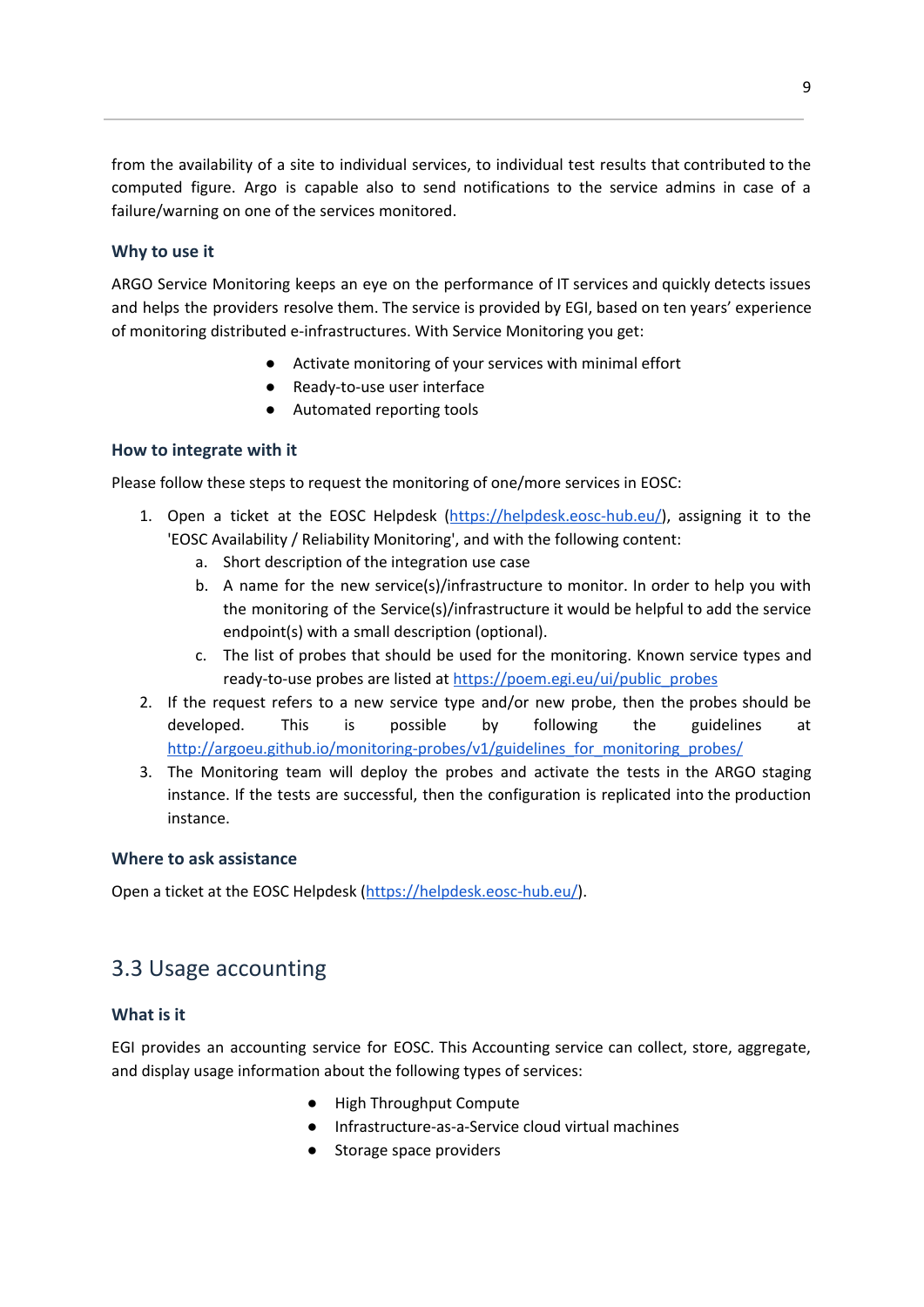● Data set providers

This usage data is collected from those Resource Centres that provide the above types of services, and that connect their service endpoints to the centrally managed Accounting Service. Accounting information is gathered from the service by probes and sensors according to certain data formats<sup>12</sup>.

Probes and sensors are deployed locally at the service providers. Data is forwarded from the sensors into a central Accounting Repository where those data are processed to generate various summaries and views for display in the Accounting Portal<sup>13</sup>. Depending on the complexity of the provider the accounting data may go via intermediate repositories that collate accounting data for particular regions, sub-infrastructures or communities. EOSC service providers can either directly publish accounting information into the EOSC Accounting Repository or can do so via an intermediate repository that serves for example a specific region or group of providers. It is up to the provider (group) to use the central repository directly, or to apply an intermediary accounting infrastructure and connect it to EOSC.

#### <span id="page-9-0"></span>**Why to use it**

The EOSC-hub Accounting service stores user accounting records from various services. It works thanks to a network of message brokers that transfer usage data from the host to a central repository of information. The data is handled securely and can be consulted online through the Accounting Portal. Accounting gives:

- Increased control over resource consumption
- Reduced overhead of defining data models, architecture and setup of an accounting system
- Reduced cost of maintaining an accounting infrastructure
- Access to a reliable, high available, high performance service
- User friendly web interface

#### <span id="page-9-1"></span>**How to integrate with it**

The integration of a service with the Accounting Service requires three steps:

- 1. Registration of the service in a 'topology', associating it with geographical or community entity (e.g. a country, a community-specific infrastructure). Topology information is stored in the GOCDB system.
- 2. Installation of parsers at the service provider to produce accounting data in the format expected by the Accounting Repository<sup>14</sup>. The parser must be specific to the resource that should be observed from the usage perspective. Ready-to-use parsers are available for
	- a. Grid jobs: <https://github.com/apel/apel/tree/dev/apel/parsers>

<sup>&</sup>lt;sup>12</sup> Message formats for Job records: <https://wiki.egi.eu/wiki/APEL/MessageFormat>; for VM usage records: [https://egi-federated-cloud.readthedocs.io/en/latest/federation.html#cloud-usage-record;](https://egi-federated-cloud.readthedocs.io/en/latest/federation.html#cloud-usage-record) For Storage usage records: <https://www.ogf.org/documents/GFD.201.pdf>; Data usage: In prototype version.

<sup>&</sup>lt;sup>13</sup> EGI Accounting Portal: <https://accounting.egi.eu/>

<sup>&</sup>lt;sup>14</sup> Job records format: [https://wiki.egi.eu/wiki/APEL/MessageFormat#Job\\_Records](https://wiki.egi.eu/wiki/APEL/MessageFormat#Job_Records) and [https://wiki.egi.eu/wiki/APEL/MessageFormat#Summary\\_Job\\_Records](https://wiki.egi.eu/wiki/APEL/MessageFormat#Summary_Job_Records); VM usage record format:

[https://egi-federated-cloud.readthedocs.io/en/latest/federation.html#cloud-usage-record;](https://egi-federated-cloud.readthedocs.io/en/latest/federation.html#cloud-usage-record)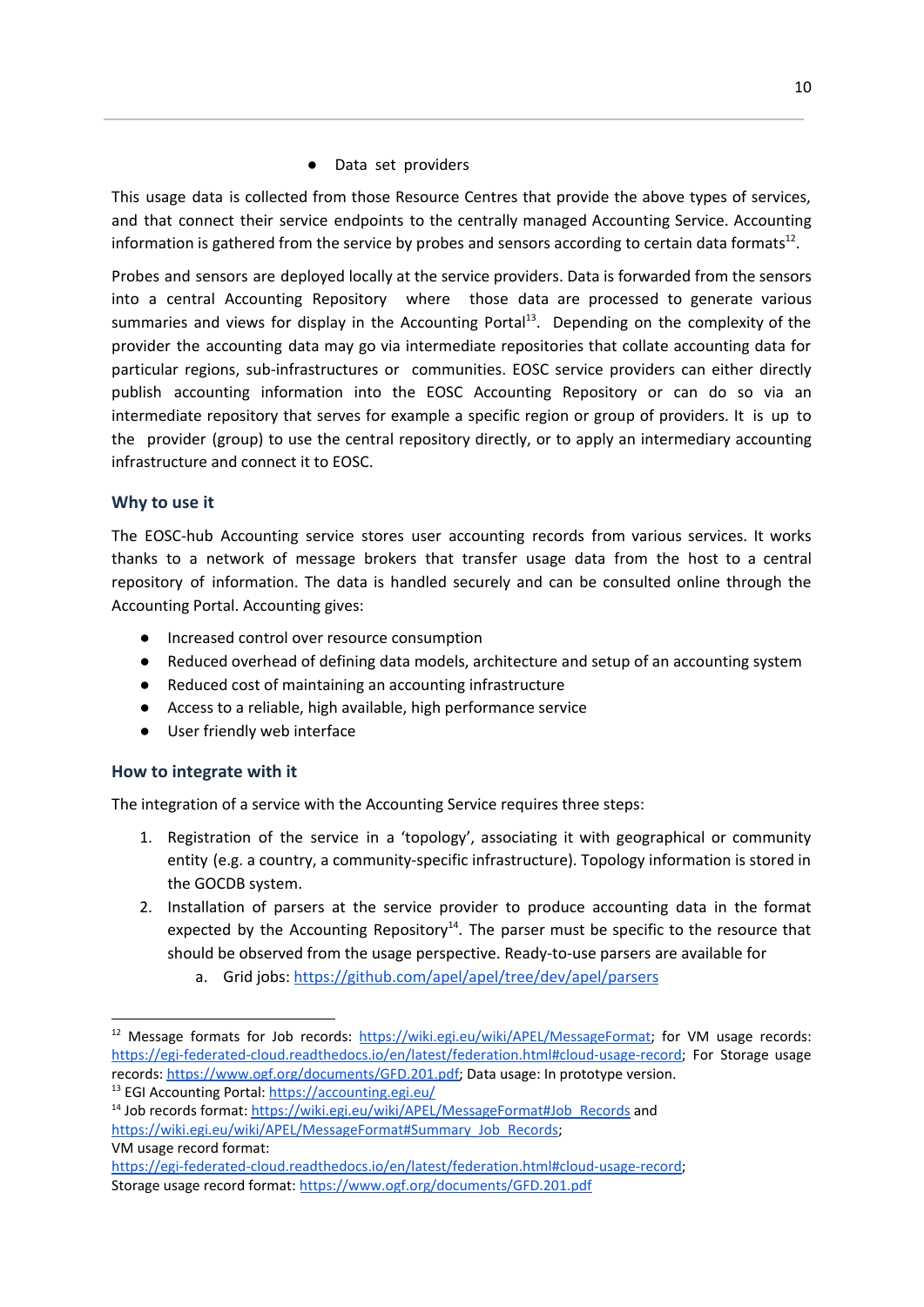- b. VMs: <https://github.com/apel/caso>
- c. DPM and dCache storage systems: Part of the relevant storage software release
- 3. Accounting records should be sent to the Accounting Repository (directly or via intermediate repositories).

#### <span id="page-10-0"></span>**Where to ask assistance**

Open a ticket at the EOSC Helpdesk [\(https://helpdesk.eosc-hub.eu/\)](https://helpdesk.eosc-hub.eu/).

## <span id="page-10-1"></span>3.4 Helpdesk

#### <span id="page-10-2"></span>**What is it**

The EOSC-hub Helpdesk [\(https://helpdesk.eosc-hub.eu/](https://helpdesk.eosc-hub.eu/)) is the entry point and ticketing system/request tracker for issues concerning EOSC services. New service providers of EOSC can integrate into the Helpdesk and this results in:

- a corresponding support topic listed on the Helpdesk user interface (for users to ask questions or raise issues directly to the provider)
- the provider support team to receive notifications about tickets that are assigned to this topic by the users, or by the ticket handler team of EOSC-hub.

The Helpdesk therefore serves two groups, offering the following features to them:

- Main features offered to users:
	- Creation of a ticket for any of the EOSC Services (Hub and EOSC Portfolios)
	- Display all the tickets created by the owner
	- Find previously created tickets
	- Receive notifications about answers and changes to the tickets
	- Login with the EOSC AAI system
- Main features offered to the provider Helpdesk Team:
	- Notification when a new ticket is created
	- Classification of the tickets
	- Escalation of the tickets to the ticket handler team of EOSC-hub
	- $\circ$  Creation of a new support unit<sup>15</sup> with assignation of an administrator role to specific users
	- Management of incident or disruption of Hub services
	- Interface for communicating with other service providers ticketing systems
	- First level support for EOSC integrated services as a service
	- Interface with a Known Errors Database and with a Change Management Database

EOSC services can use the EOSC Helpdesk choosing one of the following integration options:

1. Direct Usage: Use directly the EOSC helpdesk as the ticketing system for the service.

<sup>&</sup>lt;sup>15</sup> A support unit allows identifying tickets for a specific service. A dedicated team of supporters can be associated with a support unit.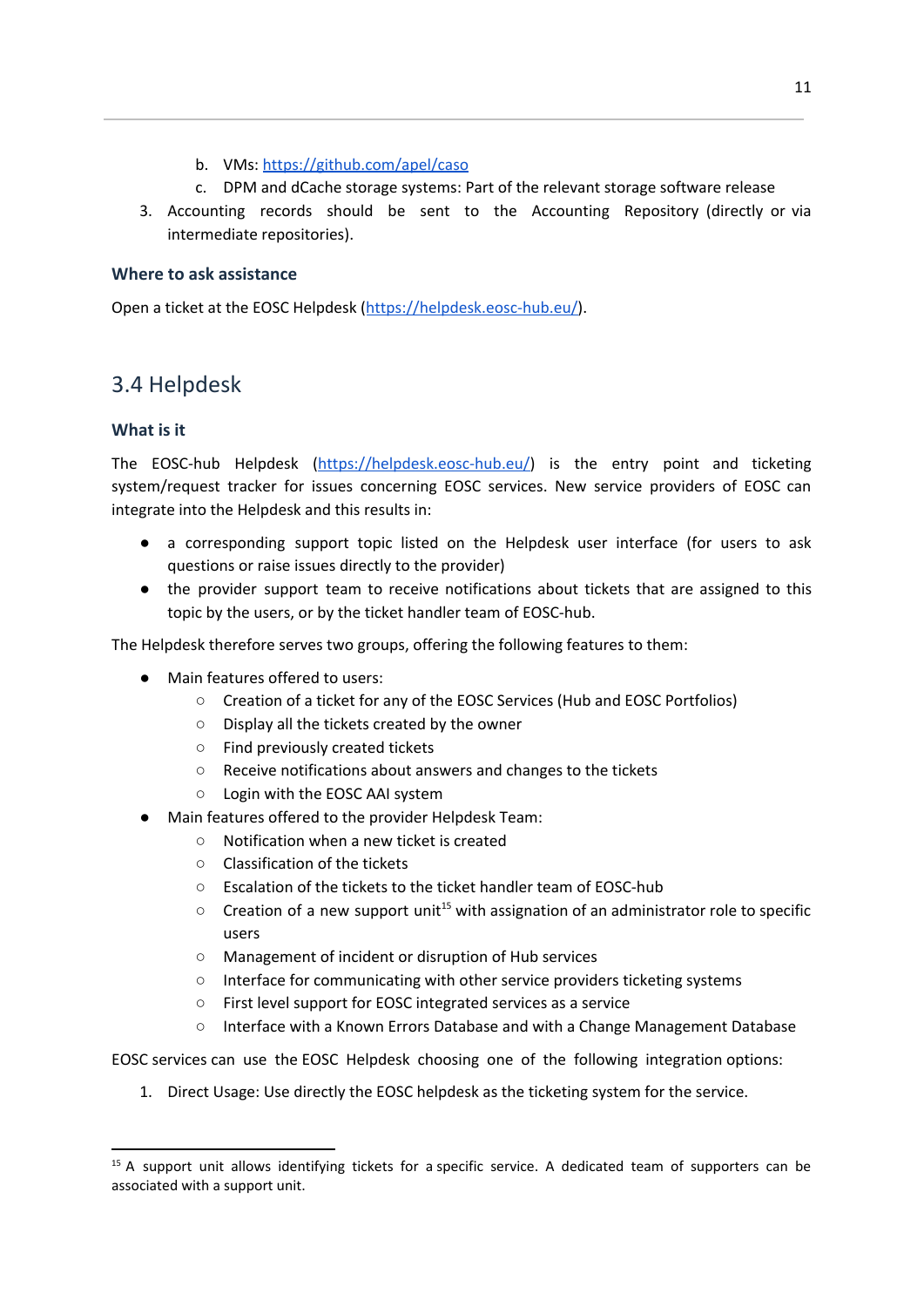- 2. Ticket Redirection: Use the EOSC helpdesk only as a contact point to redirect the entry request for the specific service to a mailing list.
- 3. Full Integration: Integrate an external ticketing system with the EOSC helpdesk infrastructure to enable transfer of tickets between them.

#### <span id="page-11-0"></span>**Why to use it**

- Have a central point of contact for support of your EOSC users
- Route/reroute issues to where they can be solved within EOSC

#### <span id="page-11-1"></span>**How to integrate with it**

The procedure to integrate a service in the EOSC helpdesk is the following, some steps are required only for the Direct usage and Full integration options.

- 1. Create a ticket in Helpdesk [\(https://helpdesk.eosc-hub.eu/](https://helpdesk.eosc-hub.eu/)). Add as "Subject": <Prefered way of integration> Helpdesk service for <name of service>
	- a. Preferred way of integration "Direct/Ticket redirection/Full"
- 2. Add in the "Describe the issue" field
	- a. (For all integration ways) A list of web pages that can be used in the 0 Level (like FAQ, How To,...) that users will be using for solving issues without creating a ticket.
	- b. (For all integration ways) Specify the main responsible(s) of the service by email and name.
	- c. (For all integration ways) Specify where to find the filled Service Description Template

(https://wiki.eosc-hub.eu/display/EOSC/Service+Provider+Documentation) (Either by a link or attach a pdf with the filled form).

- d. (For)
	- i. (Direct Usage) Emails and names of persons that will be responsible for 2nd (and 3rd if applicable) level support unit(s)
	- ii. (Ticket redirection) Mailing list of the external ticketing system.
	- iii. (Full integration) A user or a team should be specified which will be responsible for the creation of the SOAP interface. The SOAP interface must follow this guidelines: https://wiki.egi.eu/wiki/GGUS:SOAP\_Interface\_FAQ

#### <span id="page-11-2"></span>**Where to ask assistance**

<span id="page-11-3"></span>Open a ticket in the EOSC-hub Helpdesk [\(https://helpdesk.eosc-hub.eu/\)](https://helpdesk.eosc-hub.eu/).

## **4. Managing research data**

EOSC-hub offers various services for service providers to help them more easily manage research data and implement scenarios where research data (often 'big data') need to be stored, transferred, analysed, intexed, etc. Some of the typical situations when a service can benefit from such support:

Your service needs to store and analyse data with the use of external compute and storage resources (e.g. cloud resources);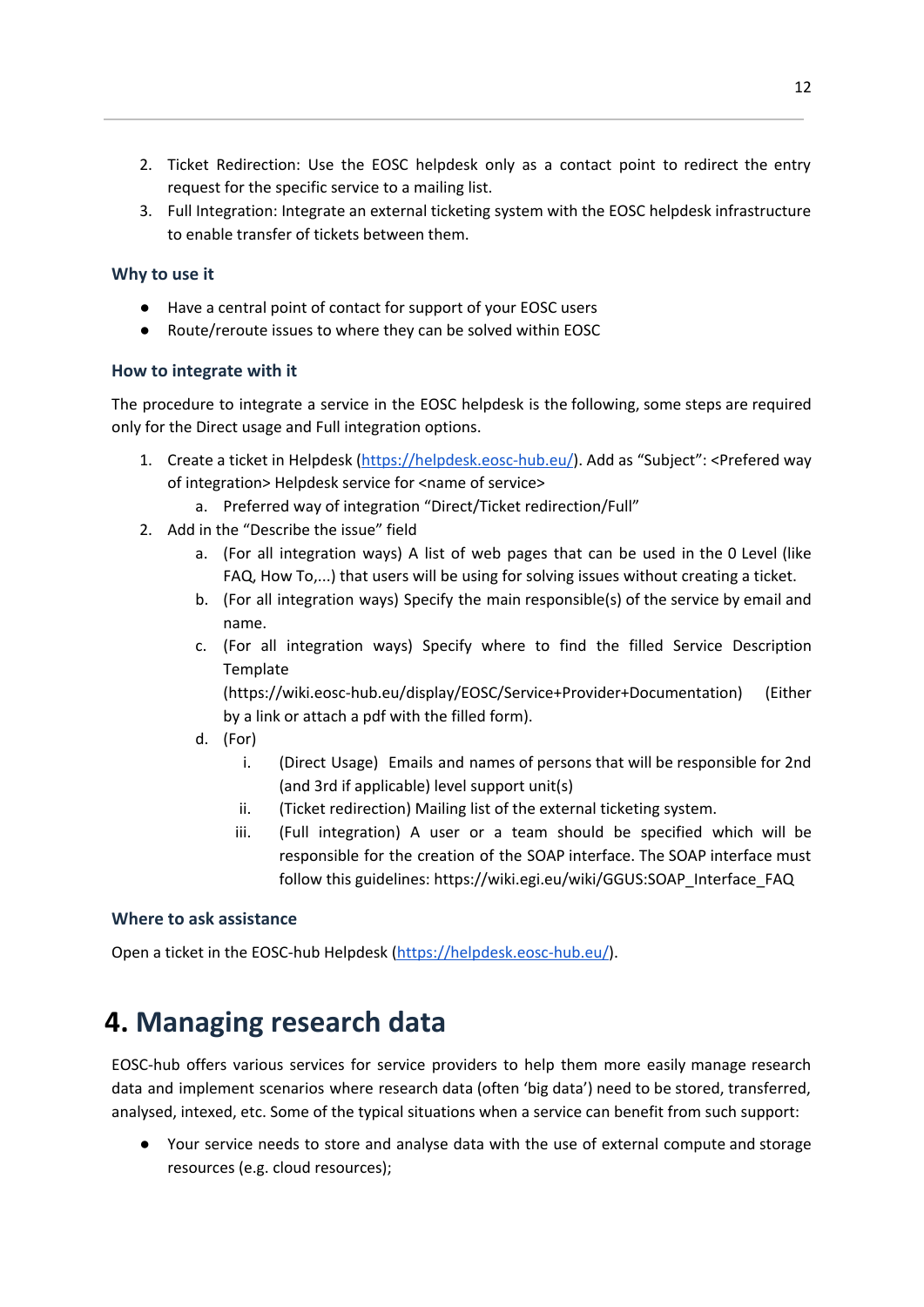- Your service needs to copy/move big data between your premises and other sites;
- Your service needs an external repository to deposit research data or scientific applications for broader sharing and reuse

Figure 1 positions the relevant services along the 'virtuous cycle of research', showing the different services of EOSC-hub that can be used to

- 1. Discover existing research data and services/applications
- 2. Process and analyse digital research data
- 3. Archive and curate research data
- 4. Deposit and make available research data for reuse

These services, even if they are positioned within the same stage of the cycle, provide different features and/or are offered with different conditions of use.



Figure 1. EOSC-hub services to support the virtuous cycle of research

The services can be all found in the EOSC Marketplace [\(https://marketplace.eosc-portal.eu/](https://marketplace.eosc-portal.eu/)) and their Marketplace entries provide high level information, as well as pointers to user guides and other relevant materials.

Because the topic of research data management is very broad and complex, the marketplace entries may not provide you with a full understanding of the capabilities of these services. Therefore we advise you to apply to the consultancy service that EOSC-hub provides for scientific communities to uptake the data management services. The consultancy service can be requested via the EOSC-hub Helpdesk ([https://helpdesk.eosc-hub.eu/\)](https://helpdesk.eosc-hub.eu/). Please describe in the ticket the use case (or service) for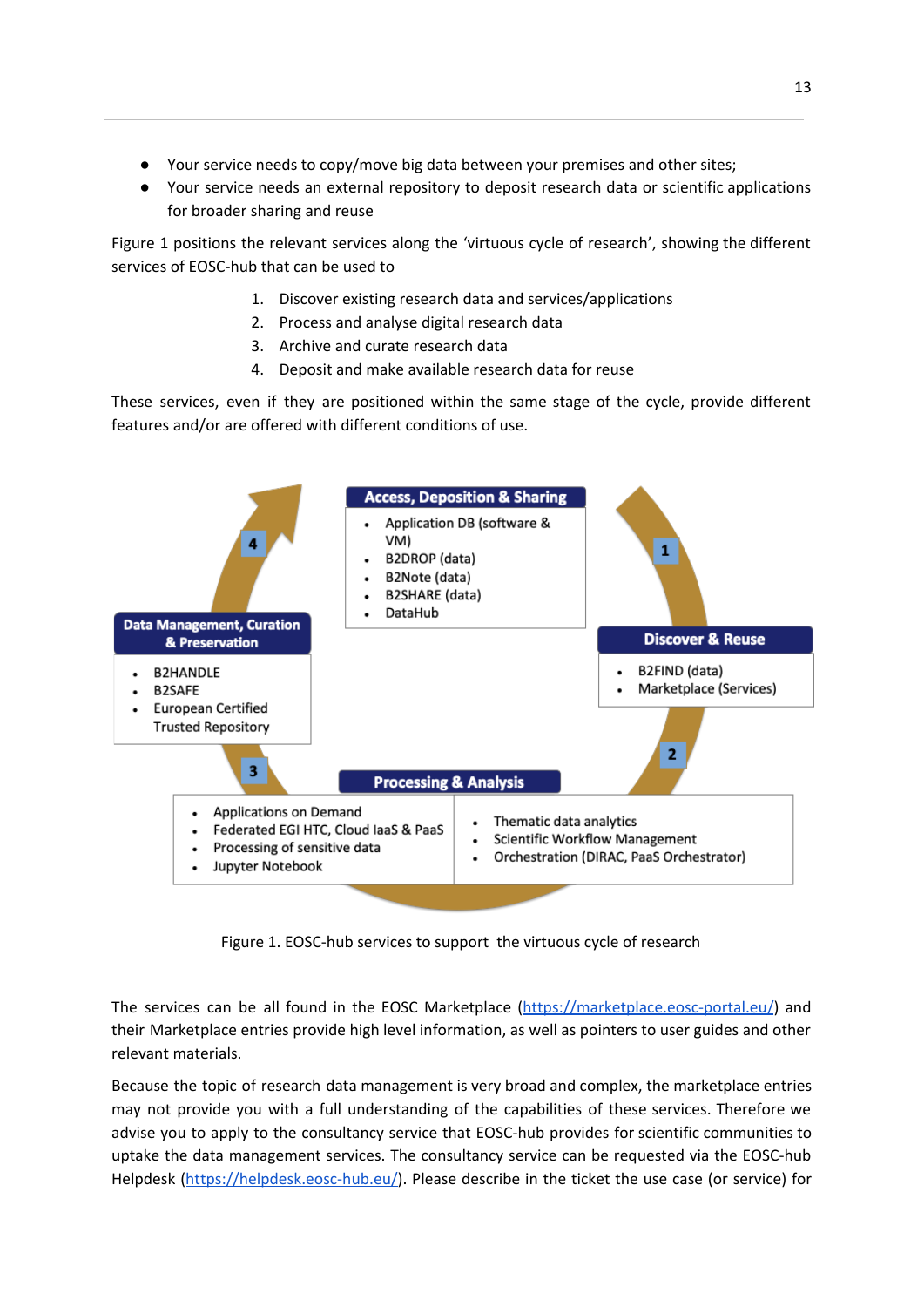which you are seeking for support, and our experts will get in touch with you. The consultants will help you find the most suitable service (or combination of services) and will assist you in the use/integration of those within your research workflow. You can find stories about scientific communities that already benefit from this consultancy service on our website [\(https://eosc-hub.eu/research-communities](https://eosc-hub.eu/research-communities)).

## <span id="page-13-0"></span>**5. Alignment with the service management system**

### <span id="page-13-1"></span>5.1 Introduction to the EOSC-hub Service Management System

As part of the EOSC-hub contribution to EOSC, the project is developing and operating an IT Service Management system (SMS) $^{16}$ . The SMS ensures a robust and resilient service delivery in the EOSC federated infrastructure with different types of many-to-many relationships between users, providers and clients.

#### **What is IT Service Management?**

The key idea behind IT service management could be summarized like this: By following a service-oriented approach, an IT organisation (which may be everything from an internal IT department over a shared IT unit up to an external IT provider) is able to better understand what they do and offer, and how this is aligned to the needs of their customers and users. IT service management (ITSM) refers to the entirety of activities – directed by policies, organized and structured in processes and supporting procedures – that are performed by an organization to design, plan, deliver, operate and control information technology (IT) services offered to customers. And by implementing IT service management processes, the activities carried out to plan, deliver, operate and control these services become more structured and repeatable, with clearly defined responsibilities. All this helps an IT organisation to increase their level of professionalism and organisational maturity.

The EOSC-hub SMS represents the entirety of activities performed by the providers that contribute to the EOSC core to plan, deliver, operate and control the services offered to EOSC. The SMS also covers (to different extent) the activities of those service providers that have been onboarded to EOSC via the EOSC Portal.

The activities carried out in the context of the SMS are structured and organised into processes and procedures according to the FitSM IT Management standard<sup>17</sup>. FitSM is a free, pragmatic, lightweight and achievable standard aimed at facilitating service management in IT service provision, including federated scenarios. By defining requirements, the 14 processes of FitSM help service providers:

|  | <b>Process</b> | Objective |
|--|----------------|-----------|
|--|----------------|-----------|

<sup>16</sup> <https://www.eosc-hub.eu/eosc-hub-key-exploitable-results/#KER2>

<sup>17</sup> FitSM IT Service Management standard: <https://www.fitsm.eu/>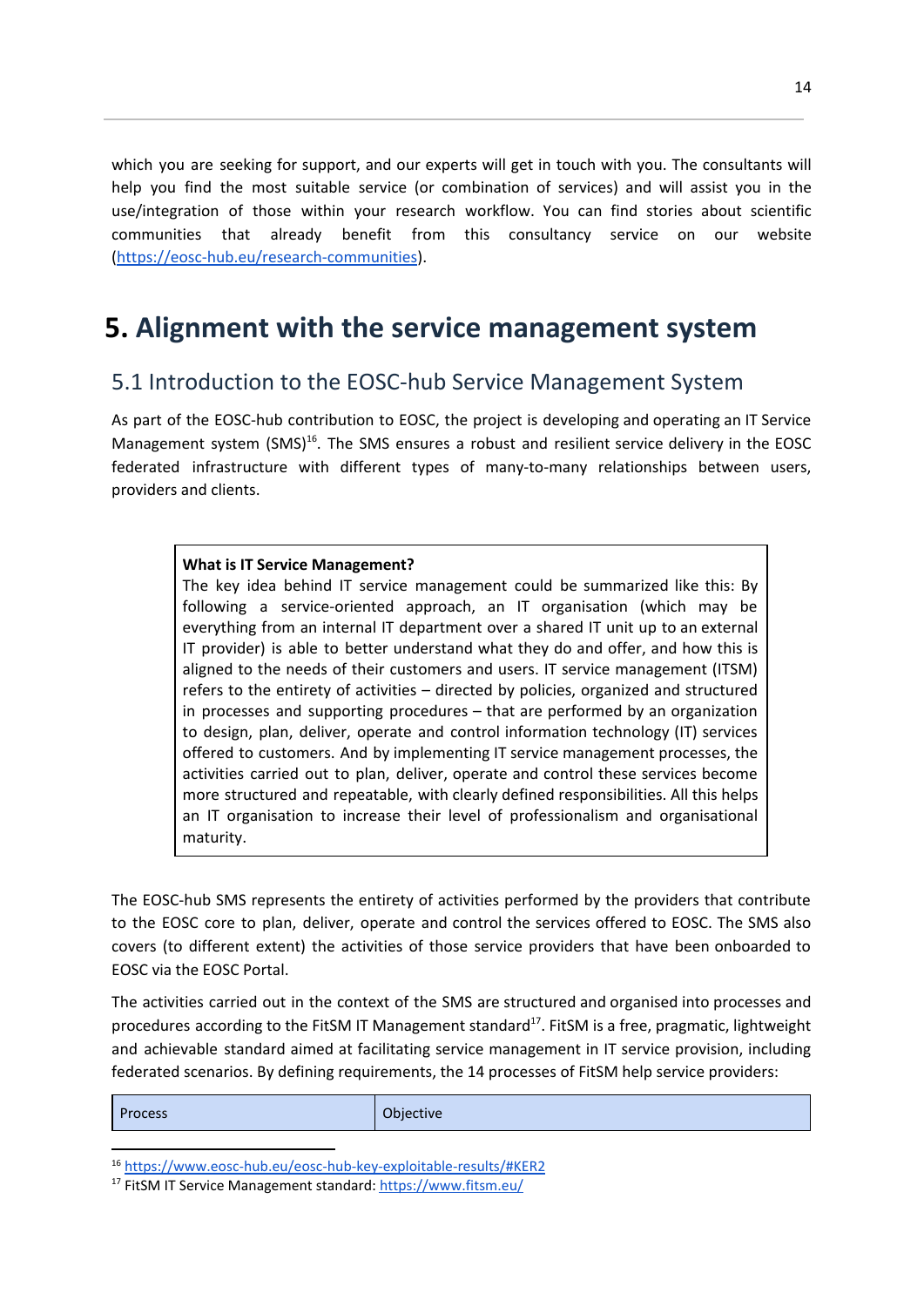| Service portfolio management (SPM)                       | To define and maintain a service portfolio                                                                                                                                                                                                                                 |
|----------------------------------------------------------|----------------------------------------------------------------------------------------------------------------------------------------------------------------------------------------------------------------------------------------------------------------------------|
| Service level management (SLM)                           | To maintain a service catalogue, and to define, agree and monitor<br>service levels with customers by establishing meaningful service<br>level agreements (SLAs) and supportive operational level<br>agreements (OLAs) and underpinning agreements (UAs) with<br>suppliers |
| Service reporting management (SRM)                       | To specify all service reports and ensure they are produced<br>according to specifications in a timely manner to support<br>decision-making                                                                                                                                |
| Service availability and continuity<br>management (SACM) | To ensure sufficient service availability to meet agreed<br>requirements and adequate service continuity                                                                                                                                                                   |
| Capacity management (CAPM)                               | To ensure sufficient capacities are provided to meet agreed<br>service capacity and performance requirements                                                                                                                                                               |
| Information security management<br>(ISM)                 | To manage information security effectively through all activities<br>performed to deliver and manage services, so that the<br>confidentiality, integrity and accessibility of relevant information<br>are preserved                                                        |
| Customer relationship management<br>(CRM)                | To establish and maintain a good relationship with customers<br>receiving services                                                                                                                                                                                         |
| Supplier relationship management<br>(SUPPM)              | To establish and maintain a healthy relationship with suppliers<br>supporting the service provider in delivering services to<br>customers, and monitor their performance                                                                                                   |
| Incident and service request<br>management (ISRM)        | To restore normal / agreed service operation within the agreed<br>time after the occurrence of an incident, and to respond to user<br>service requests                                                                                                                     |
| Problem management (PM)                                  | To investigate the root causes of (recurring) incidents in order to<br>avoid future recurrence of incidents by resolving the underlying<br>cause, or to ensure workarounds/temporary fixes are available                                                                   |
| Configuration management (CONFM)                         | To provide and maintain a logical model of all configuration items<br>(CIs) and their relationships and dependencies                                                                                                                                                       |
| Change management (CHM)                                  | To ensure changes to CIs are planned, approved, implemented<br>and reviewed in a controlled manner to avoid adverse impact of<br>changes to services or the customers receiving services                                                                                   |
| Release and deployment management<br>(RDM)               | To bundle changes of one or more CIs to releases, so that these<br>changes can be tested and deployed to the live environment<br>together                                                                                                                                  |
| Continual service improvement<br>management (CSI)        | To identify, prioritize, plan, implement and review improvements<br>to services and service management                                                                                                                                                                     |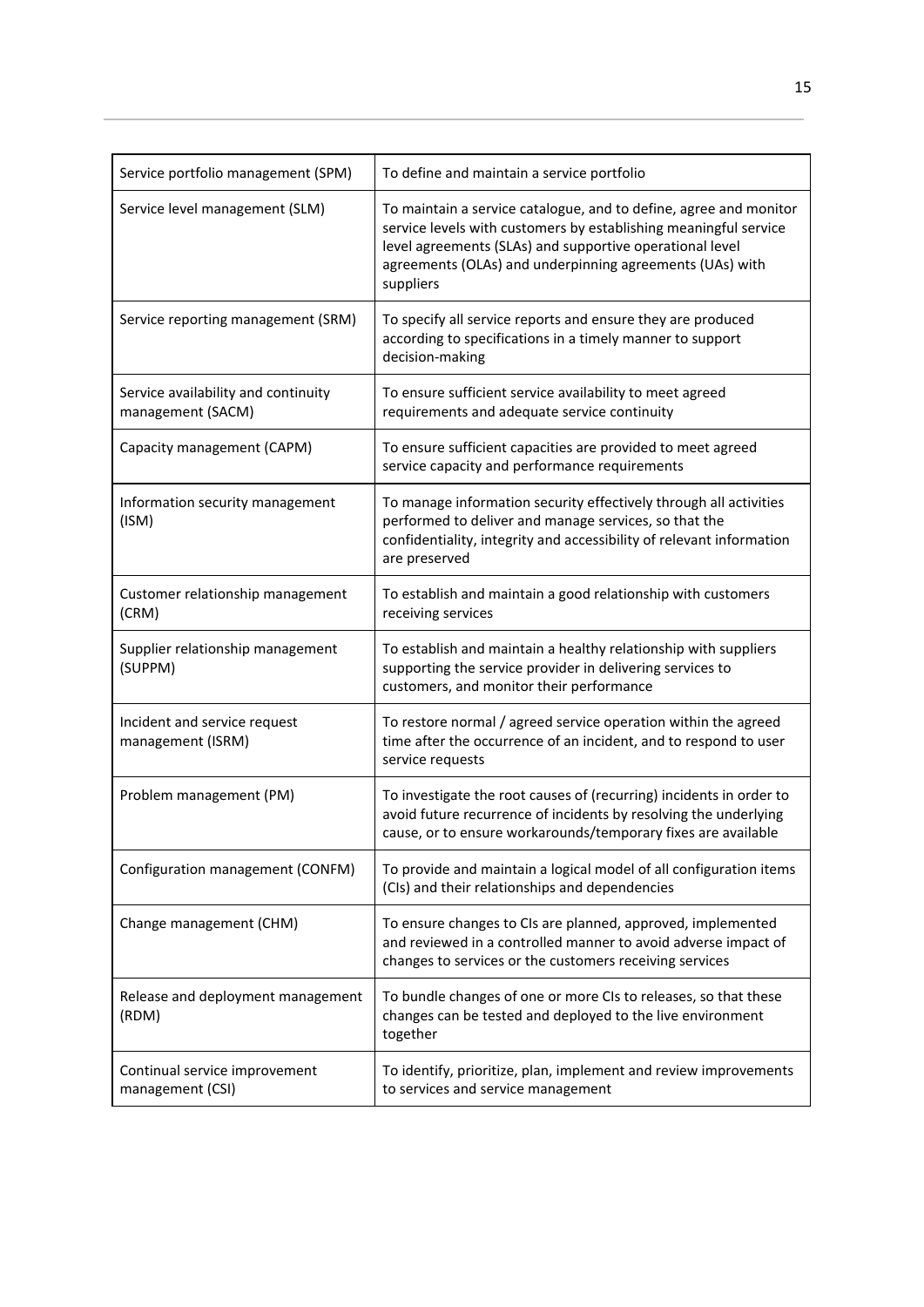For each of these processes, as well as for a number of general aspects in the context of ITSM, FitSM (within the FitSM-1 document<sup>18</sup>) defines a small number of implementation requirements, while the FitSM-2 document<sup>19</sup> provides guidelines on the activities to set up and implement ITSM using these processes. The FitSM-3 document<sup>20</sup> describes the proposed roles to be assigned to execute the ITSM processes as part of a service management system.

### <span id="page-15-0"></span>5.2 Participation as a service provider

At a base level, all onboarded services become in the scope of EOSC-hub SPM when they are included into the EOSC Service Portfolio, and then publicly exposed in a Service Catalogue (the EOSC Portal and its Marketplace - See Section 2 earlier). How the scope of other EOSC-hub SMS processes impacts on new onboarded services depends on the choices the service providers make for integrating with other Hub Portfolio components (those that are described in Section 3). For example, enabling 'ordering' (i.e. users have to request access to the service via the EOSC Marketplace) will bring Your service partially into the scope of CRM, using the Helpdesk involves Your service in the ISRM process, and so on. Additional integration activities may bring the services within the scope of other SMS processes.

Some examples will help to further illustrate this approach:

- Suppose that an onboarded external service wishes to make use of the EOSC hub Helpdesk service (Section 3.4). This requires you to provide a second line support entity, either with the helpdesk that You may already be using, or integrated with the EOSC-hub Helpdesk service. In both options Your support team will be expected to reply to the incidents in a timely manner according to the agreed timeline. These timelines are defined according to the Incident and Service Request Management (ISRM) process of the EOSC-hub SMS.
- Suppose now that an onboarded service wants to make use of an EOSC Authentication and Authorization Infrastructure (Section 3.1) to aid its users with single sign on functionality. This requires the provider to meet minimum security requirements (e.g. responsive security contact; channel for alerts about security incidents) and to accept the EOSC hub standard site security policy in order to ensure the secure exchange and processing of attributes of end users by the AAI. These requirements are defined in the Information security management (ISM) process of the EOSC-hub SMS.

### <span id="page-15-1"></span>5.3 Where to ask assistance

FitSM is and will remain free for everybody. This covers all parts of the standard, including the core documents (FitSM-0, -1, -2 and -3), the templates and samples (FitSM-4), the guides (FitSM-5) as well as the FitSM maturity assessment tool (FitSM-6) - all available at <https://www.fitsm.eu/downloads/>

During EOSC-hub EGI offers training about FitSM to EOSC-hub member institutes. These trainings are organised at EOSC-hub events, and from Q3 of 2020 EGI is planning to conduct them remotely. EGI also provides consultancy for those who wish to implement FitSM within their organisation. Please

<sup>&</sup>lt;sup>18</sup> FitSM-1 document - Requirements: <https://www.fitsm.eu/downloads>

<sup>&</sup>lt;sup>19</sup> FitSM-2 document - Objectives and Activities: <https://www.fitsm.eu/downloads>

<sup>&</sup>lt;sup>20</sup> FitSM-3 document - Role model: <https://www.fitsm.eu/downloads>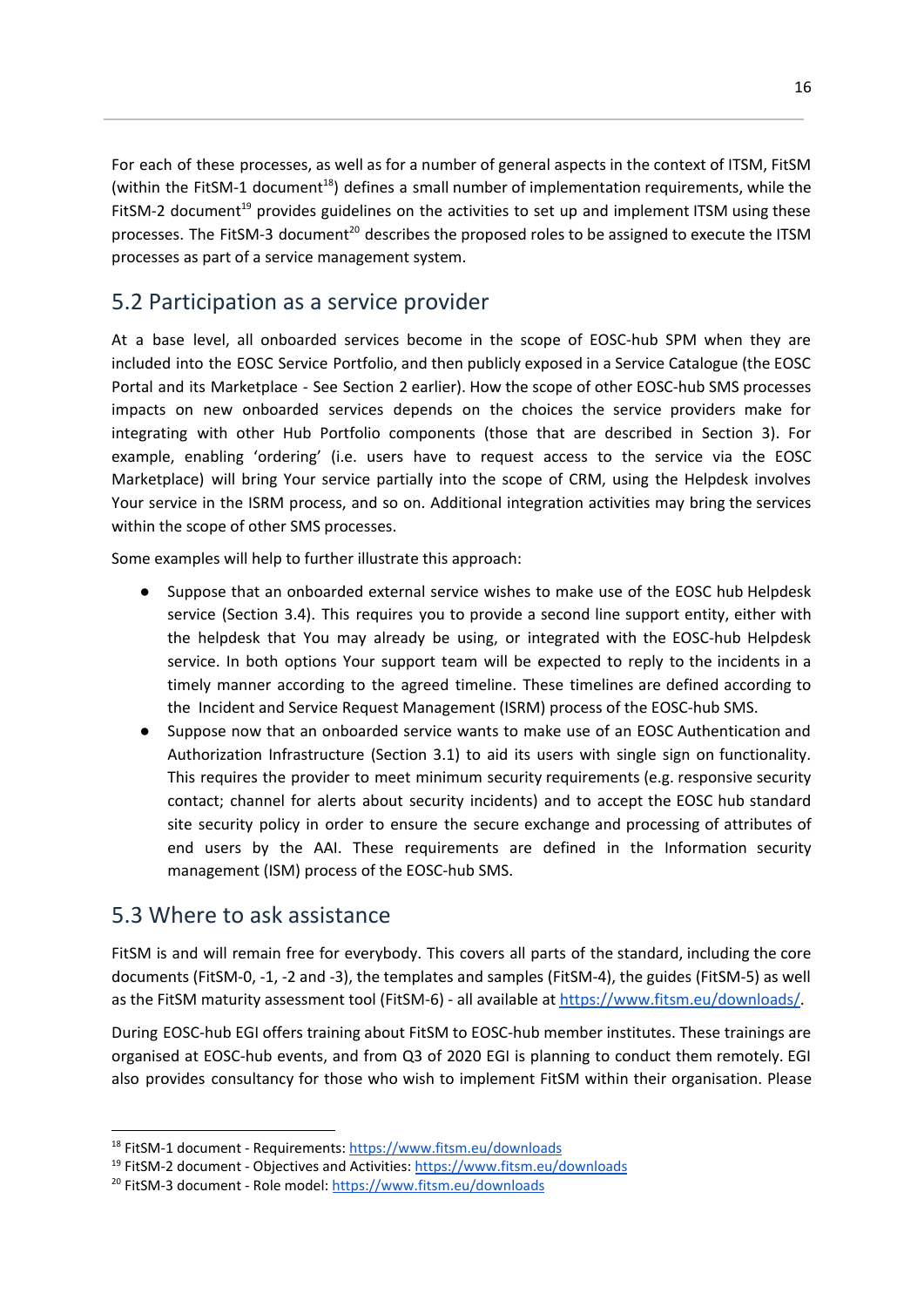contact the team via the FitSM entry in the EOSC Marketplace: <https://marketplace.eosc-portal.eu/services/fitsm>.

## <span id="page-16-0"></span>**6. Future outlook**

The EOSC-hub project mobilised providers from the EGI Federation<sup>21</sup>, EUDAT CDI<sup>22</sup>, INDIGO-DataCloud<sup>23</sup> and over 20 major European research infrastructures and communities. These providers contributed to the EOSC Portal & Marketplace, and are delivering a rich set of services through those. The services will continue to be operated after the end of EOSC-hub.

The EOSC-hub project provided co-funding for the providers to serve new users via EOSC. Because this funding will be over at the end of 2020, some of the providers will need additional funding to continue delivering their service with 'free at point of use' conditions through EOSC. Those who cannot obtain additional funding may change their access policies (e.g. introduce payment option, or restrict eligibility), or may remove their service from the EOSC Portal altogether. These decisions are yet to take place, but there are several ongoing activities that indicate where we are going:

- The 'EOSC Core' is under definition by the EOSC Architecture Working Group<sup>24</sup>. The EOSC Core will be the simplest set of services and interfaces that are required for EOSC to function. We expect that the EOSC Portal, Marketplace, and those federation services that were discussed above (in Section 3) will be part of the EOSC Core, and therefore will be sustained for the long term.
- A Horizon2020 call, titled '*INFRAEOSC-03-2020 Integration and consolidation of the existing pan-European access mechanism to public research infrastructures and commercial services* through the EOSC Portal<sup>'25</sup> will close on June 18, 2020. The project to be funded in this call will operate and further develop the EOSC Core. The project is expected to start in 2021 and run for 30 months.
- 6 Horizon2020 calls, titled *'INFRAEOSC-07-2020 Increasing the service offer of the EOSC* Portal<sup>26</sup> will close on June 18, 2020. The projects that will be funded from this call will bring into EOSC (or continue to operate in EOSC) a diverse set of services from the following areas:
	- Distributed and cloud computing resources
	- Data services
	- Services supporting scholarly communication and open access
	- Above the net services (range from simple tools to complex collaborative platforms, including real-time communications and media)
	- Services and resources from non-research public sector data providers
	- Additional research enabling services (text and data mining or Copernicus services)

<sup>&</sup>lt;sup>21</sup> <http://egi.eu/>

<sup>22</sup> <http://eudat.eu/>

<sup>23</sup> <https://www.indigo-datacloud.eu/>

<sup>&</sup>lt;sup>24</sup> <https://www.eoscsecretariat.eu/working-groups/architecture-working-group>

<sup>25</sup> <https://ec.europa.eu/info/funding-tenders/opportunities/portal/screen/opportunities/topic-details/infraeosc-03-2020>

<sup>26</sup> <https://ec.europa.eu/info/funding-tenders/opportunities/portal/screen/opportunities/topic-details/infraeosc-07-2020>